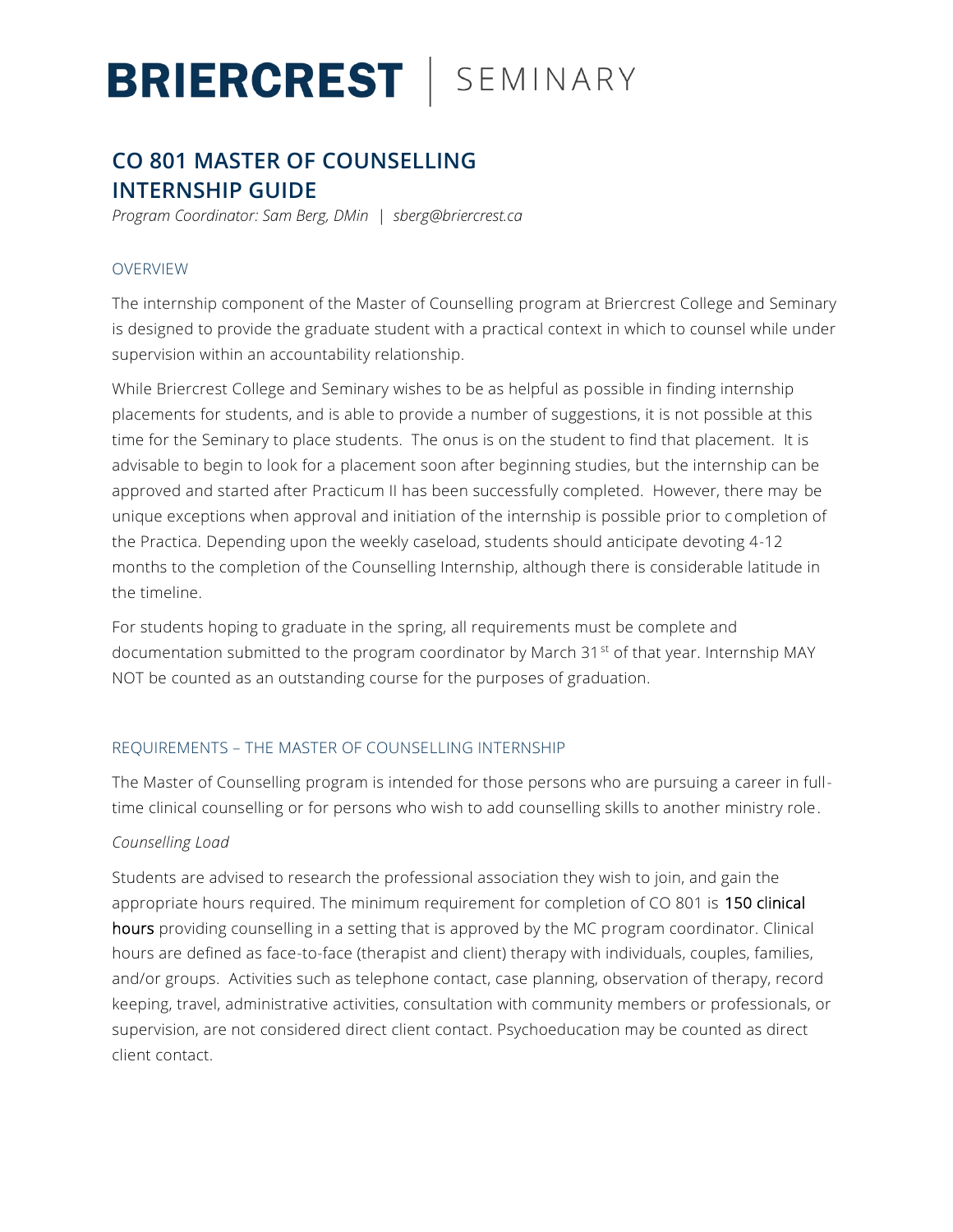The 150 clinical hours may include working face-to-face (therapist and client) with individuals, couples, and/or families. Group psychotherapy (i.e., facilitating addictions treatment or abuse recovery groups) and assessments can also be counted. Psychoeducation in the form of lectures qualifies if participants are therapeutically engaging with the material and this is facilitated by the student. In addition to the 150 hours, students are encouraged to explore opportunities to observe their supervisor in a variety of counselling relationships.

#### *Ethics*

Unless otherwise outlined in the Internship Proposal or by the counselling clinic, students will be guided by the current Code of Ethics for the particular professional association in which they are seeking membership, such as the Professional Association of Christian Counsellors and Psychotherapists (PACCP) or the Canadian Counselling and Psychotherapy Association (CCPA) , available online at the websites of the respective associations.

Supervisors may require adherence to their respective accrediting association's code of ethics as well.

#### *Supervisor*

Students will each place themselves in relationships of accountability with a supervisor for the duration of the internship.

Ideally the supervisor will have the designation of Certified Professional Counsellor Supervisor (CPCS) with the PACCP, or Canadian Certified Counsellor-Supervisor (CCC-S) with the CCPA. Failing this, the student may find an experienced counsellor with a minimum of two years counselling experience, a graduate degree in a counselling-related field, and who has taken a supervision course.

In situations where the student is counselling in a local church setting and is receiving clinical supervision outside the church, it would be appropriate to include the senior pastor or his designate in a relationship of accountability as well. This would be for administrative rather than clinical supervision and reflect a similar relationship as with a Director of the counselling agency/internship venue.

In exceptional circumstances, a student may also open a private counselling practice. This must be done in consultation with the MC Program Coordinator and with the clinical supervisor.

Supervision at the rate of one hour of supervision to every five clinical hours is required. While providing written supervisory feedback is entirely appropriate, supervision hours are counted based on face-to-face interaction between supervisor and supervisee. This may occur in person or through utilization of electronic means such as facetime or SKYPE. A total of 30 supervision hours are required for the internship.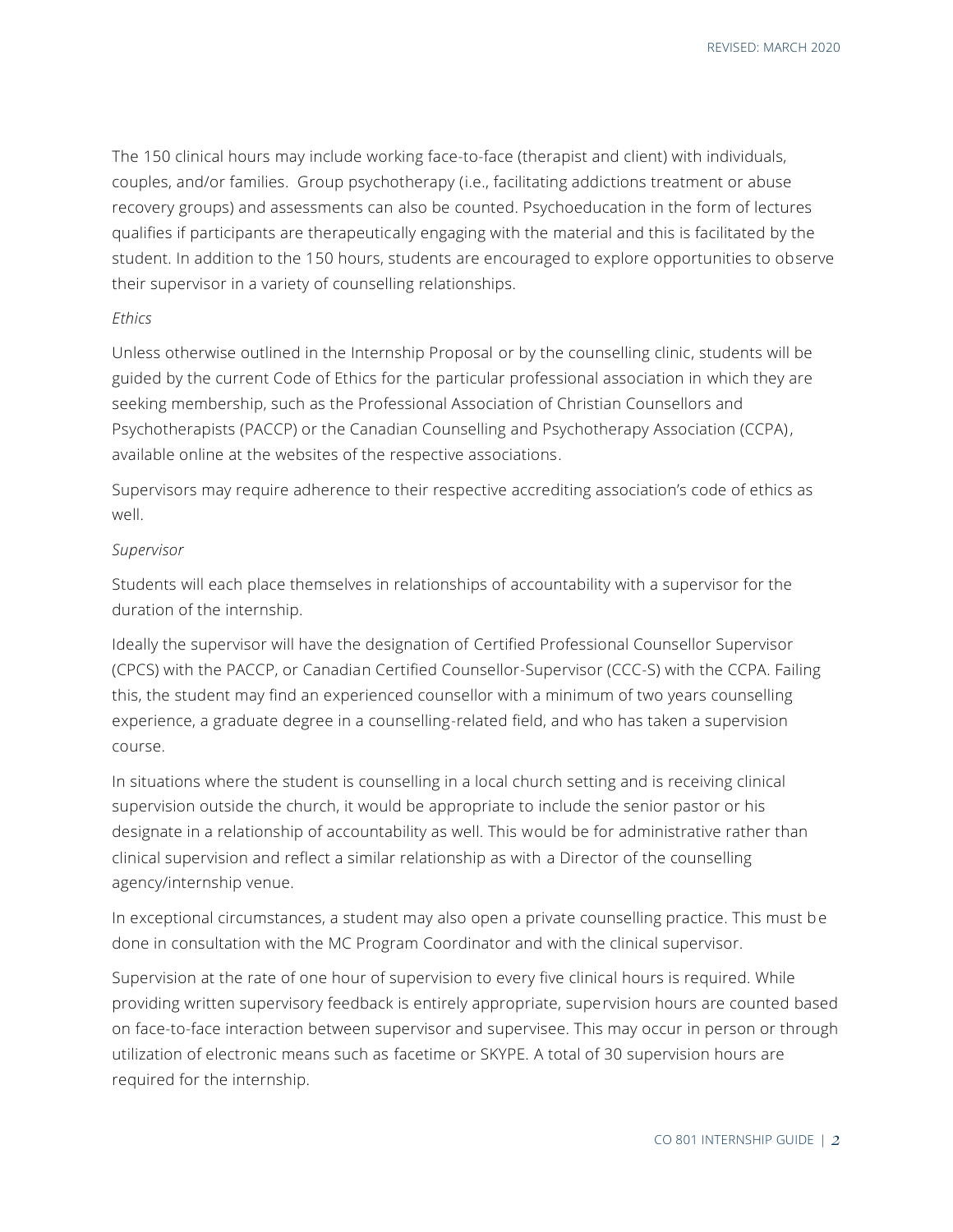#### *Prior Approval*

The student will be expected to obtain prior approval of the particular internship venue from the Master of Counselling Program Coordinator (process details are provided below).

#### *Liability Insurance*

Upon approval of the internship proposal and registration with Academic Services, the student will be billed for and subsequently covered by liability insurance provided through Briercrest College and Seminary. Coverage is for a twelve month period beginning the day of registration and is nonrefundable/non-prorated. Should the internship take longer than 12 months, students can arrange for extended coverage on a month to month basis and will be billed accordingly.

#### *Counselling Context*

While most students will fulfill their internship requirement in a counselling center, other contexts are also acceptable. A local church, a hospital, a cross-cultural setting, prison or social work setting would also be suitable venues.

The internship context should provide as much as possible, a variety of types of counselling situations. Examples include crisis, grief, couples, family, as well as individual counselling.

#### Initiating the Internship

Locating an internship venue and supervisor are the student's responsibility. After the student has found a venue and supervisor, the student and supervisor will collaboratively construct a written proposal that will describe the internship placement, outline the basic nature of the internship and include an anticipated timeline.

The proposal will include a list of learning goals that the intern will establish with the supervisor, appropriate to and compatible with the counselling models the intern and supervisor will be us ing. The job description should clearly spell out what the benefits of this arrangement will be not only for the student but also for the supervisor and the context in which the internship is being conducted. The internship ideally should include involvement in two/three different types of counselling activities (intake assessment, family counselling, crisis counselling, abuse recovery, etc.).

The proposal, along with the Curriculum Vitae of the proposed supervisor, will be submitted to the MC Program Coordinator for approval. The proposal should include the intended starting date of the internship. Once approved, the student will be notified by the MC Program Coordinator who will also notify Academic Services of the approval. Then the internship may commence. The student will then contact Academic Services to be registered for the internship and her or his student account billed the appropriate registration and liability insurance fees.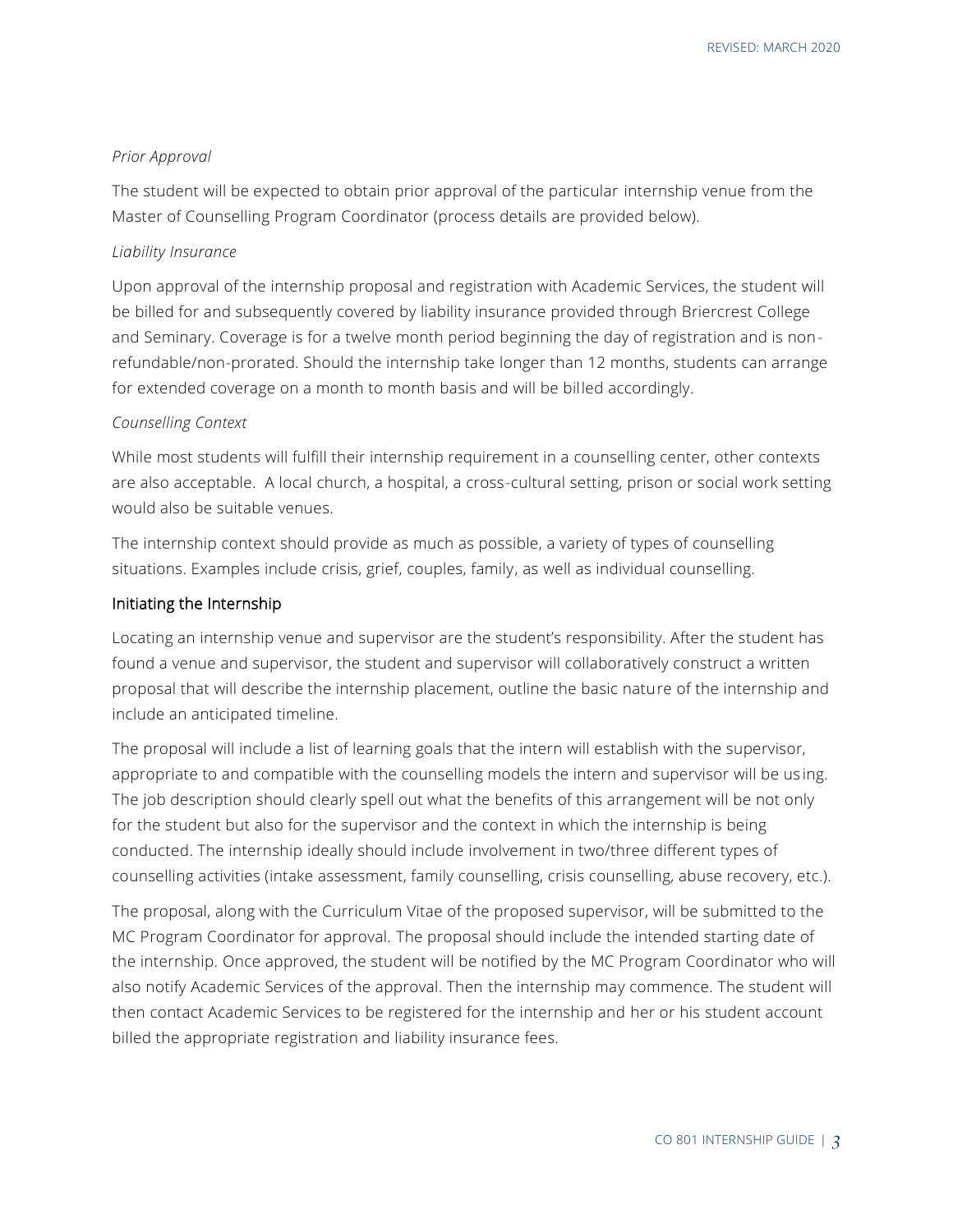#### Maintaining the Internship

The student will meet with the supervisor regularly, normally weekly, or more often if the counselling load requires it to maintain a one-to-five supervision-to-counselling ratio. This will ideally be face-to-face interaction with the supervisor utilizing digital/video recordings or through direct "live" supervision. The intention of the supervision is to provide opportunity for positive feedback, instruction, modeling, demonstrating, and continued growth of the person of the counsellor thereby building upon the academic training process.

Supervisors may wish to include feedback in relationship to the following:

- a) assessment and case formulation,
- b) building a therapeutic alliance,
- c) therapeutic processes and interventions,
- d) the student's level of comfort in their role as counsellor,
- e) the processing of personal issues that might arise as a result of the counselling relationships,
- f) overall ability as a counsellor, and
- g) progress related to specific learning goals established in the internship proposal.

In addition to the supervision, the supervisor should provide opportunities for the student to observe the supervisor in her/his work. If the placement is a clinic where there are several counsellors, the student would be well served with opportunities to observe other approaches and clinicians at work as opportunity allows.

Documentation of all counselling and supervision interactions should be maintained throughout the internship. This is in addition to any other requirements that the supervisor may have. Ethical issues of confidentiality and informed consent should be observed in working with the clients and gaining permission to record and discuss consultations.

The student will complete and submit a monthly report form (Appendix A) to the MC Program Coordinator or designate. The form can be submitted electronically and will become part of the student's internship progress record.

*Please Note: Continued liability coverage is dependent upon receipt of the monthly submissions. Students should be aware that lapses in liability insurance coverage will result in a discontinuation of the internship registration with Briercrest College and Seminary.*

#### Concluding the Internship

Students planning on graduating in a given spring Convocation must have all internship hours and documents completed and submitted by March 31st of that year.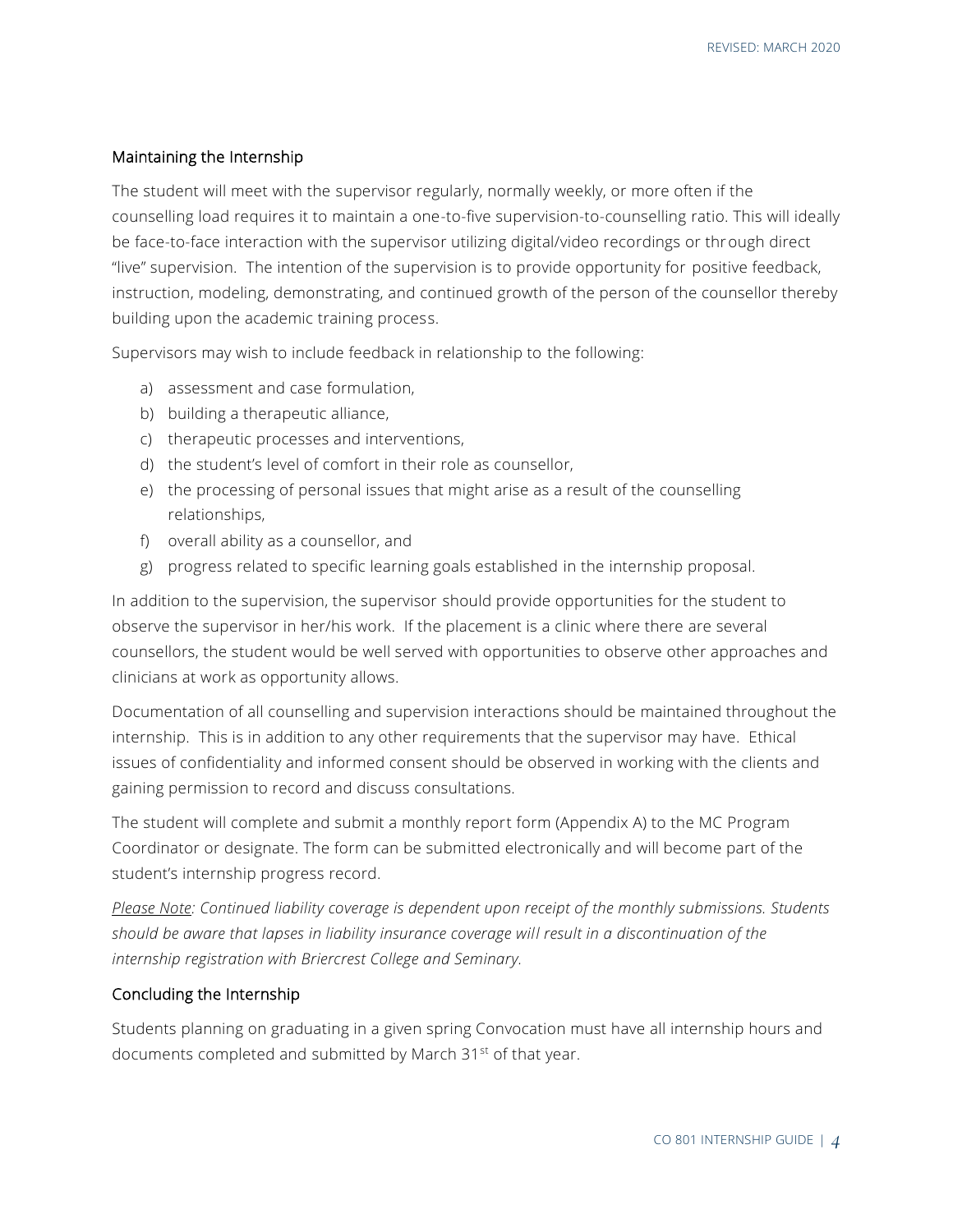Upon completion of the internship, the student will complete a final evaluation that will then be discussed with the supervisor and submitted to the MC Program Coordinator. The evaluation should include:

- a) Documentation of the activities involved in, types of counselling engaged, and **total number** of counselling and supervision hours,
- b) A Self-evaluation and review of new learnings, skills, and personal growth,
- c) Reflection on the goals/objectives achieved and not achieved,
- d) Evaluation of the internship experience and supervisory relationship,
- e) Date and signature of both the student and the supervisor.

Likewise, the supervisor will also complete a final report and assign a grade (Appendix B). The supervisor's report will be discussed with the student, signed by both the student and the supervisor, and submitted to the MC Program Coordinator. Students are encouraged to keep copies of these documents. The final reports will be required for the Portfolio process prior to graduation, and the student may need these documents after graduation for applications to professional associations.

Upon submission of all documentation to the MC Program Coordinator, a pass/fail will be submitted to Academic Services for transcript posting.

All Internship requirements must be completed by graduation. When students are not concerned about their graduation date, they will be given one year from the time of registration to complete the requirement. If it is not complete at that time, a 6-month extension can be requested through the normal extension request process and at the regular fee. A second 6-month extension can be requested through the same process and for the same fee. At the end of the two years, if the requirement is not complete, the student may receive a Fail and will need to register for the course again.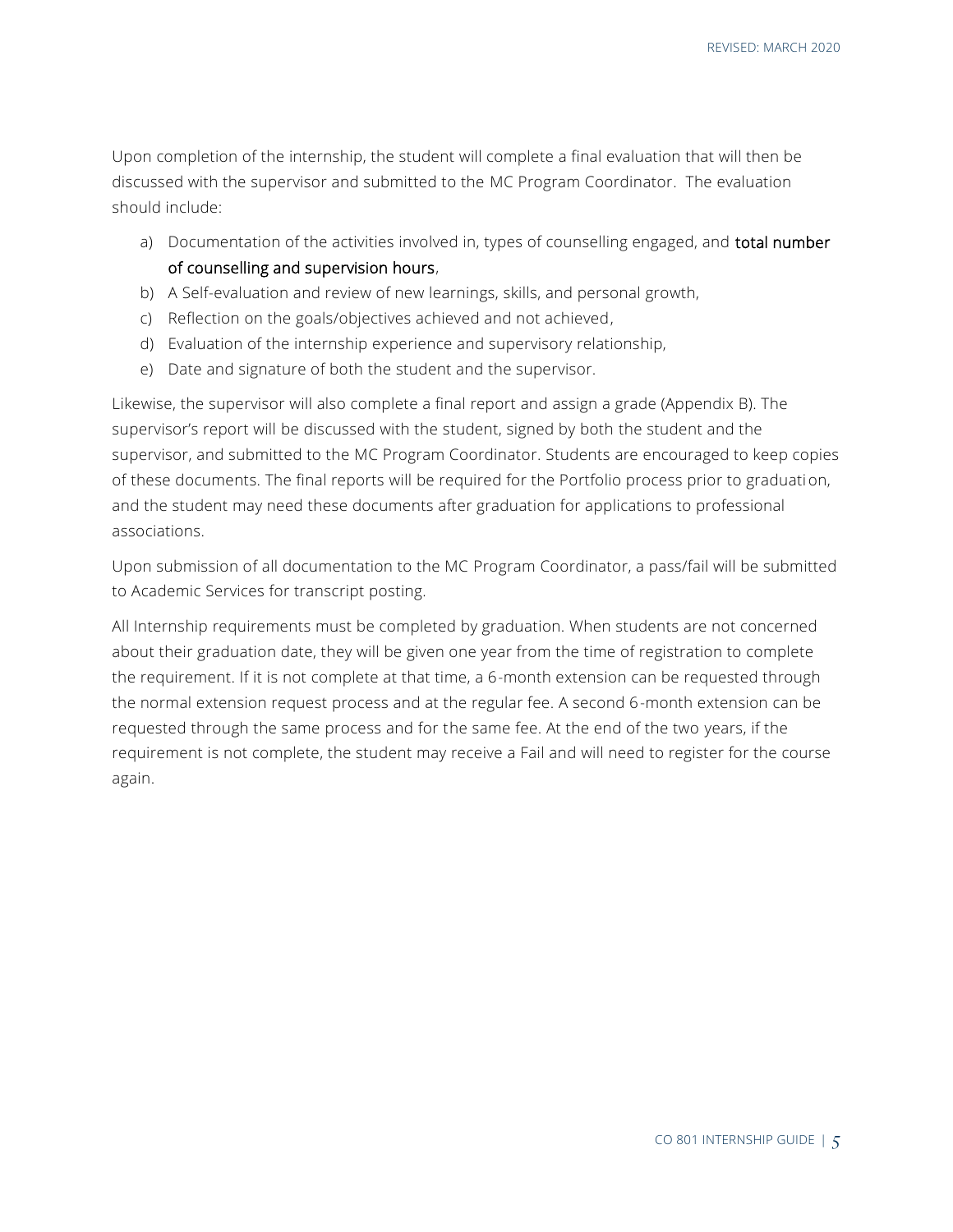# **BRIERCREST** | SEMINARY

## **APPENDIX A: MASTER OF COUNSELLING INTERNSHIP MONTHLY REPORT**

STUDENT INTERN: REPORTING PERIOD: DATE REGISTERED FOR THE INTERNSHIP: PLACEMENT SITE: SUPERVISOR:

Counselling Hours for the Month: Total Counselling Hours to Date:

Supervision Hours for the Month: Total Supervision Hours to Date:

Comment on your experience this month:

Questions:

SIGNATURE: DATE:

A request for extension of the Liability Insurance Coverage beyond the 12 months from the date of registration is the responsibility of the student intern and can be arranged on a month to month basis by contacting Shirley Entz [\(sentz@briercrest.ca\)](mailto:sentz@briercrest.ca).

*Please Note: Continued liability coverage is dependent upon receipt of the monthly submissions. Students should be aware that lapses in liability insurance coverage will result in a discontinuation of the internship registration with Briercrest College and Seminary.*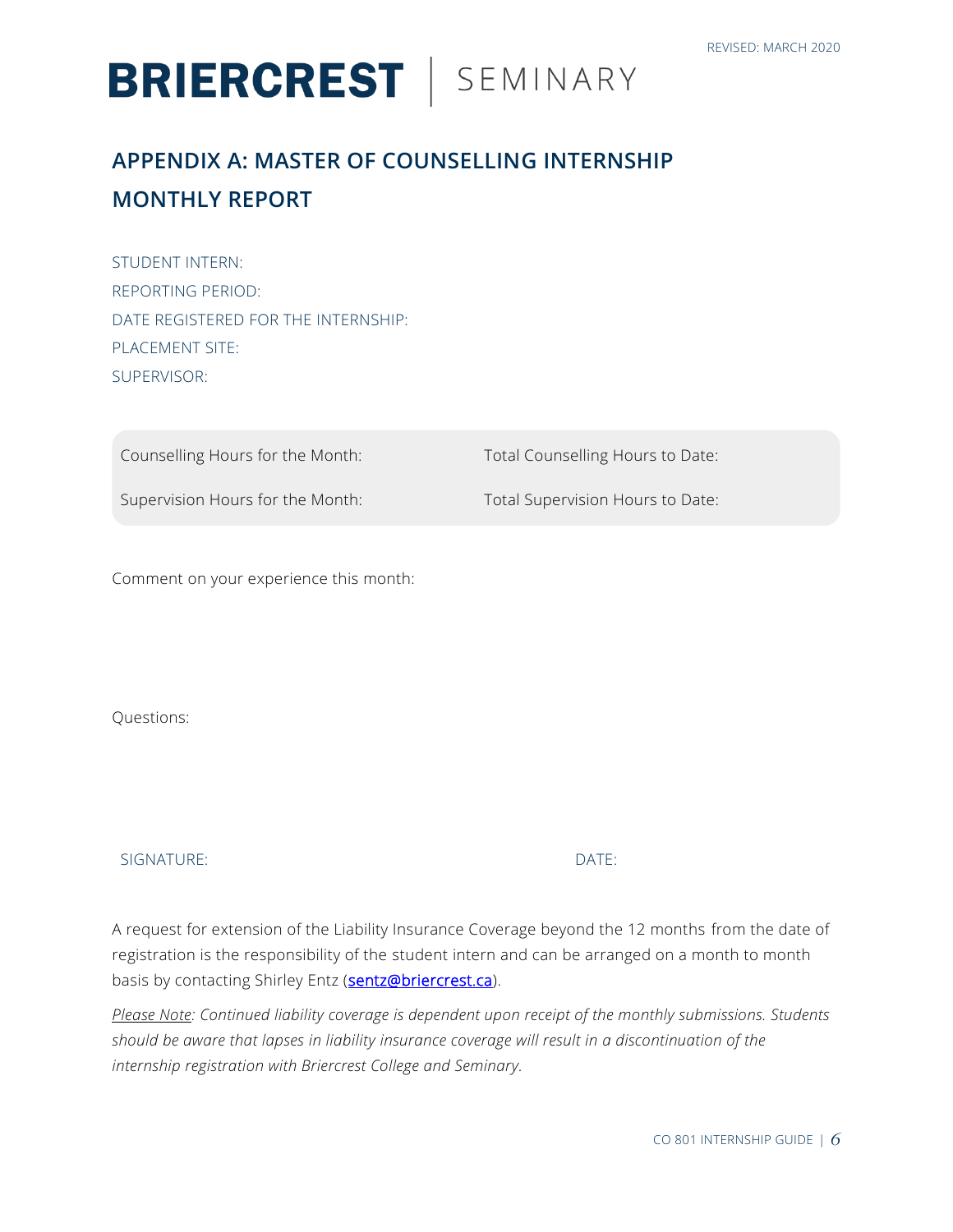# **BRIERCREST** | SEMINARY

## **APPENDIX B: MASTER OF COUNSELLING INTERNSHIP SUPERVISOR'S FINAL REPORT**

| SUPERVISED COUNSELLOR:          |
|---------------------------------|
| SUPERVISOR:                     |
| LOCATION:                       |
| DATES:                          |
| <b>TOTAL COUNSELLING HOURS:</b> |
| TOTAL SUPERVISION HOURS:        |

*Please answer the following questions on a separate page and attach to this report.*

- 1. What activities and responsibilities were carried out by the student intern?
	- a. What was the nature of their involvement in the center?
	- b. What was the level of their involvement (counselling load)?
	- c. How many counselling hours were completed? How many supervision hours were received?
- 2. To what extent were the goals/objectives outlined in the proposal achieved?
	- a. Did the intern fulfill their responsibilities as outlined in the proposal?
	- b. Did the internship meet your expectations as a supervisor?
		- i. If so, how?
		- ii. If not, how might things change to facilitate meeting the expectations?
- 3. In what ways was the growth of the student (cognitive, affective) evident?
	- a. Was there development in their reasoning and assessing skills?
	- b. Did the intern's enthusiasm for counselling wane or grow as a result of this internship?
	- c. Did the intern demonstrate an appropriate (growing) level of confidence in their use of counselling skills and abilities?
	- d. Was the intern open to positive/constructive criticism in terms of developing these skills?